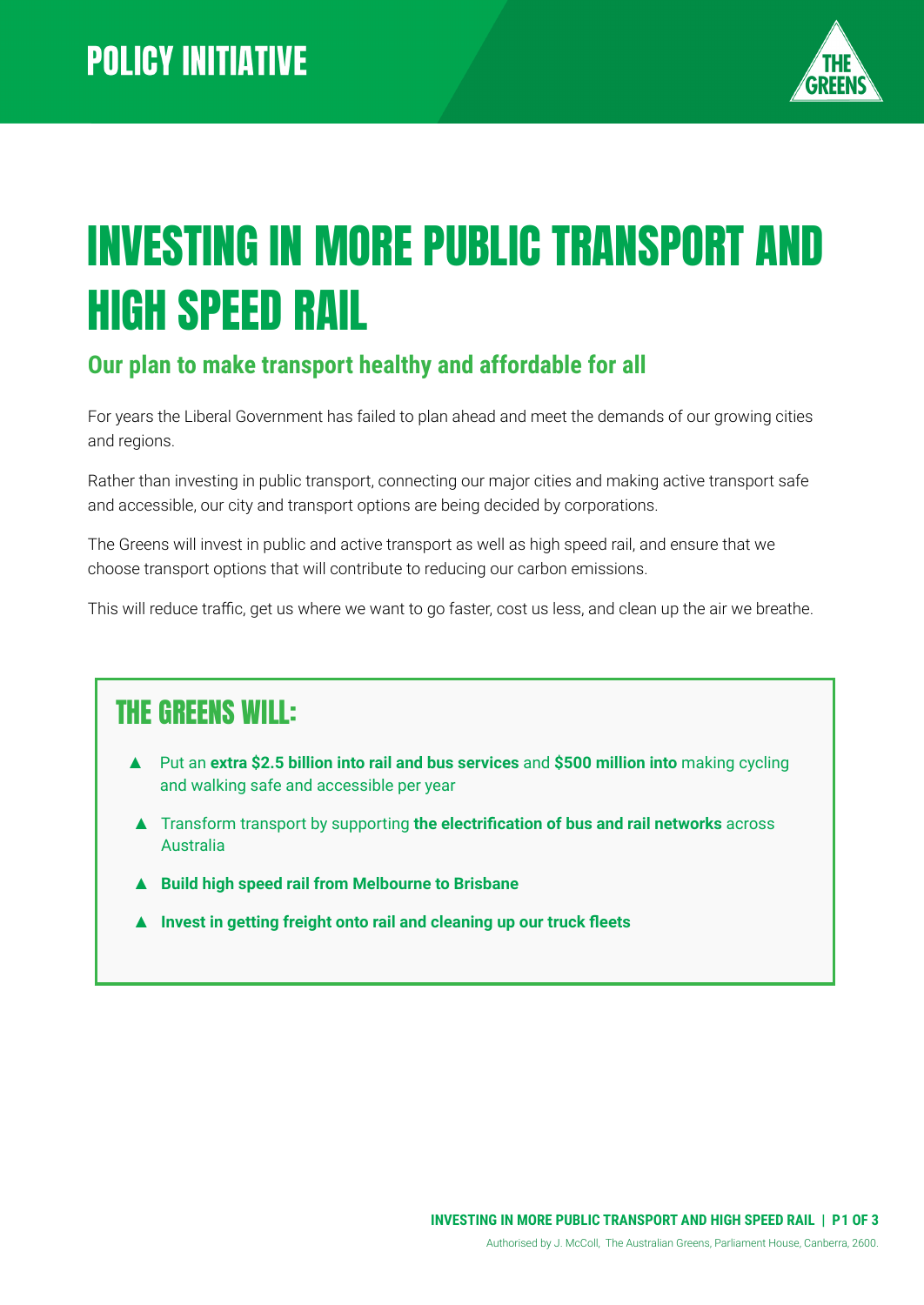

# PAYING FOR OUR PLAN

By making billionaires and big corporations pay their fair share of tax and winding back handouts to big polluters, we can build a better life for all of us.

1 in 3 big corporations pays no tax and many big corporations and billionaires send their profits offshore tax free.

The Greens will tax billionaires with a new 'billionaires tax', require big corporations making excessive profits to pay a 'corporate super-profits tax' and axe billions of dollars in handouts to the coal, oil and gas giants that are driving the climate crisis.

These measures have all been costed by the independent Parliamentary Budget Office.

When big corporations and billionaires pay their fair share, everyone can have the services they need for a better life.

# **AN EXTRA \$25 BILLION FOR RAIL AND BUS SERVICES**

Our cities are clogged up and becoming impossible to move around, and our outer suburbs and regional towns are stuck without the connections that people need. People have no choice but to travel by car, leading to traffic gridlock, skyrocketing carbon pollution and poor health from polluted air.

A government that is serious about building the 21st century infrastructure for our cities and regions must put money on the table for public transport projects to give us the accessible, affordable, clean and connected cities and regions that people deserve.

Yet funding for roads still makes up more than 4 in every 5 dollars of federal government

transport investment<sup> $1$ </sup> - this cannot continue. The Greens will introduce a dedicated public transport investment fund of \$25 billion over the next decade.

Investment of this scale is needed to restore Commonwealth infrastructure spending, and get critical public transport projects underway.

### **ELECTRIFY BUS AND RAIL NETWORKS**

Turning our bus fleets and rail networks electric can make our public transport systems cleaner and greener. The Greens plan to electrify over 3,000 km of rail lines in five years, generating thousands of jobs, and make regional rail faster and cleaner. By providing incentives to state governments to buy electric buses, we can also

<sup>1</sup> *Budget 2020-21, Budget Paper 3: Federal Financial Relations*